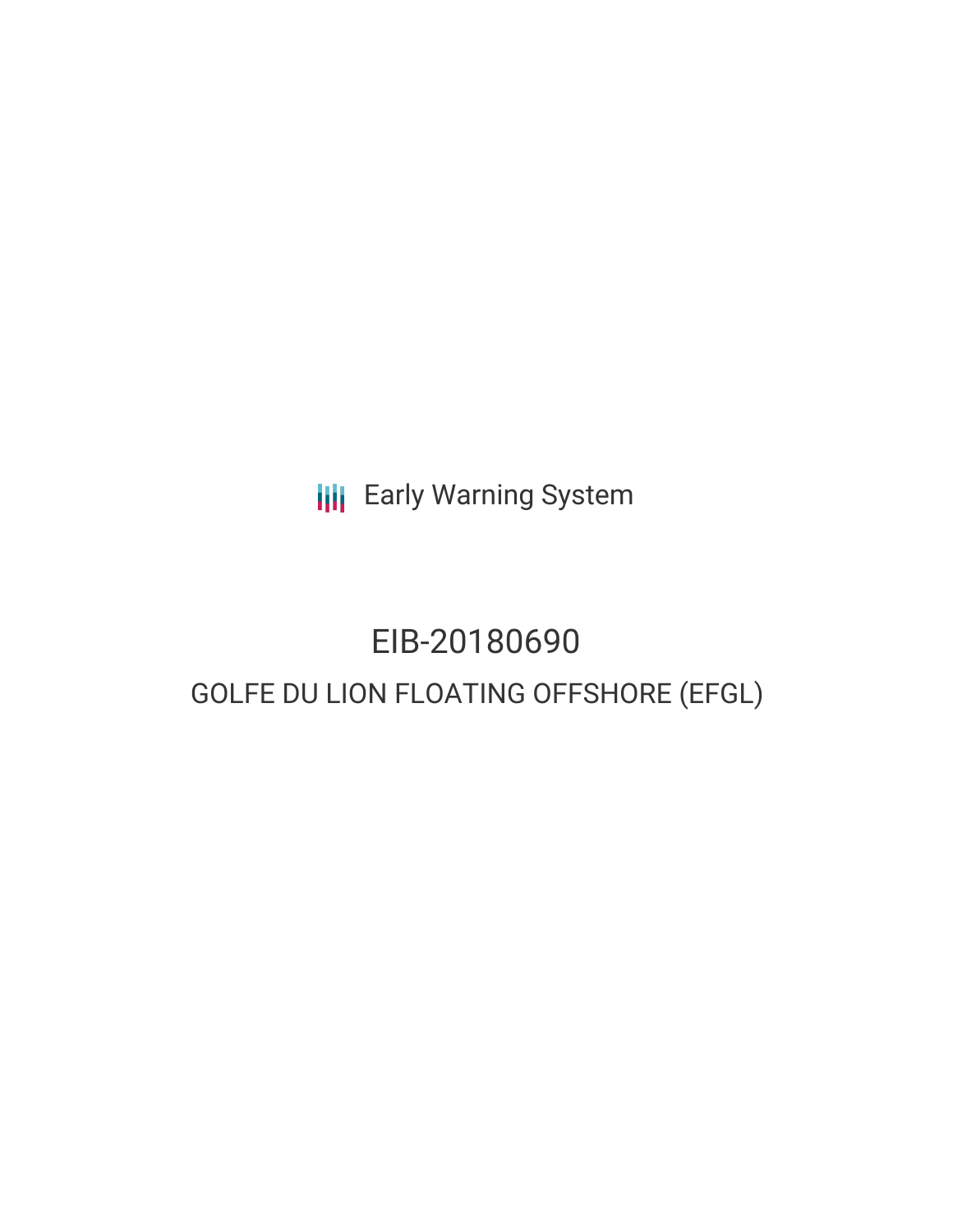

### **Quick Facts**

| <b>Countries</b>              | France                                        |
|-------------------------------|-----------------------------------------------|
| <b>Financial Institutions</b> | European Investment Bank (EIB)                |
| <b>Status</b>                 | Approved                                      |
| <b>Bank Risk Rating</b>       |                                               |
| <b>Voting Date</b>            | 2020-04-23                                    |
| <b>Borrower</b>               | LES EOLIENNES FLOTTANTES DU GOLFE DU LION SAS |
| <b>Sectors</b>                | Energy                                        |
| <b>Investment Type(s)</b>     | Loan                                          |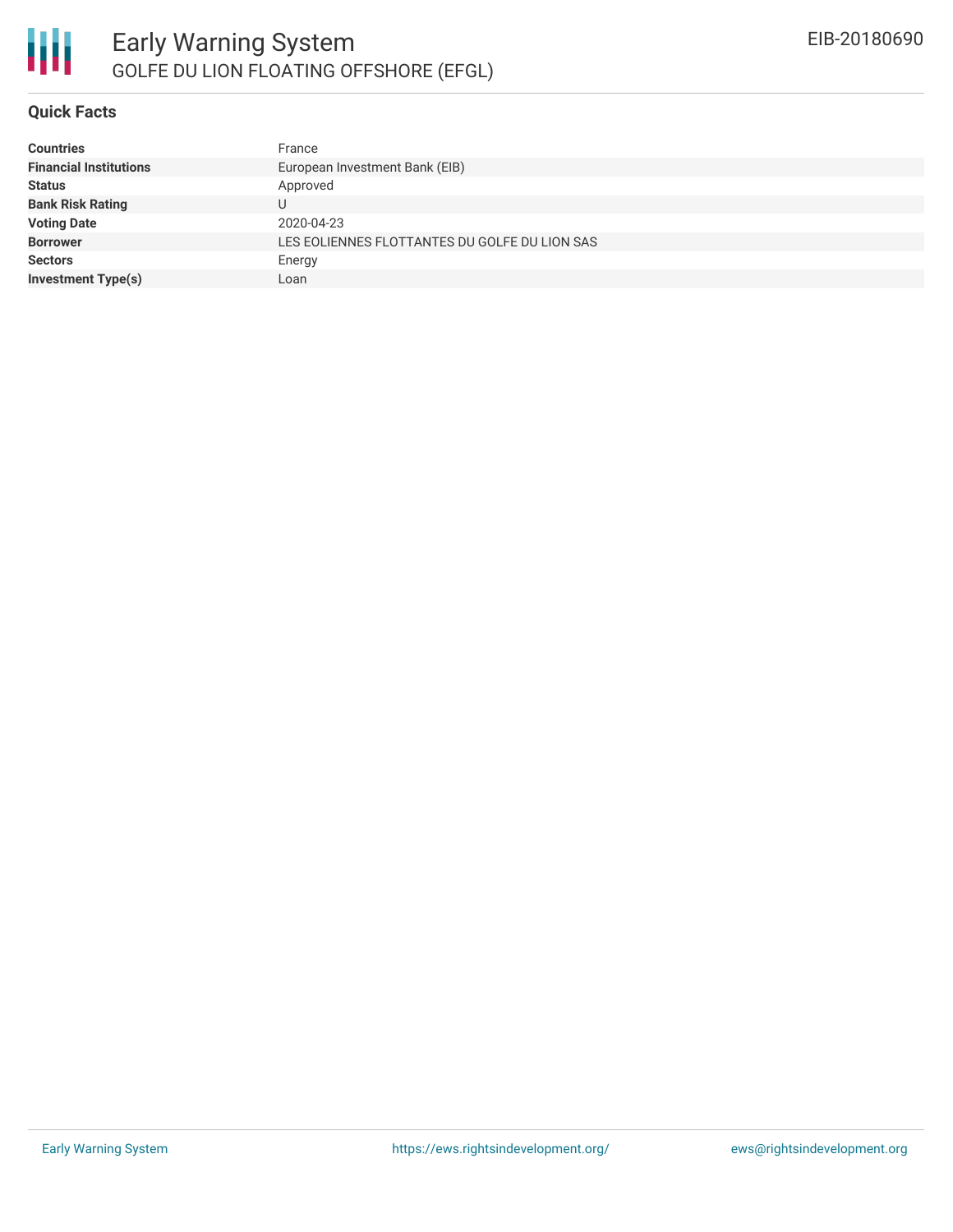

### **Project Description**

According to EIB website, the project includes the design, installation, operation and maintenance of a 30MW floating offshore wind farm 16km off the coast of France, in 75m water depth.The project consists of three floating substructures, 10 MW wind turbines and the relevant balance of plant components (intra array cable, anchoring etc). It will support EU and national targets for renewable energy generation and greenhouse gas emission reduction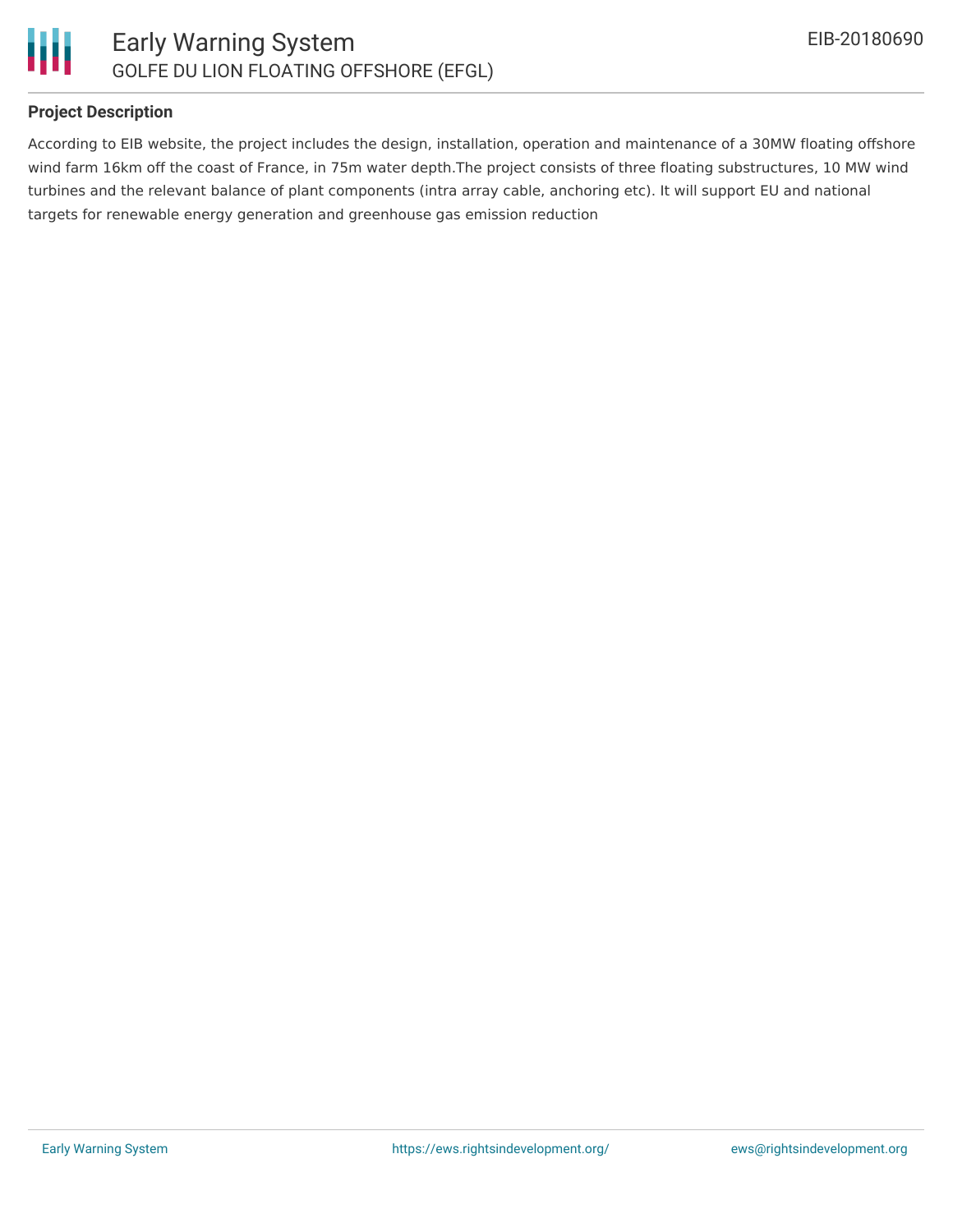

### **Investment Description**

European Investment Bank (EIB)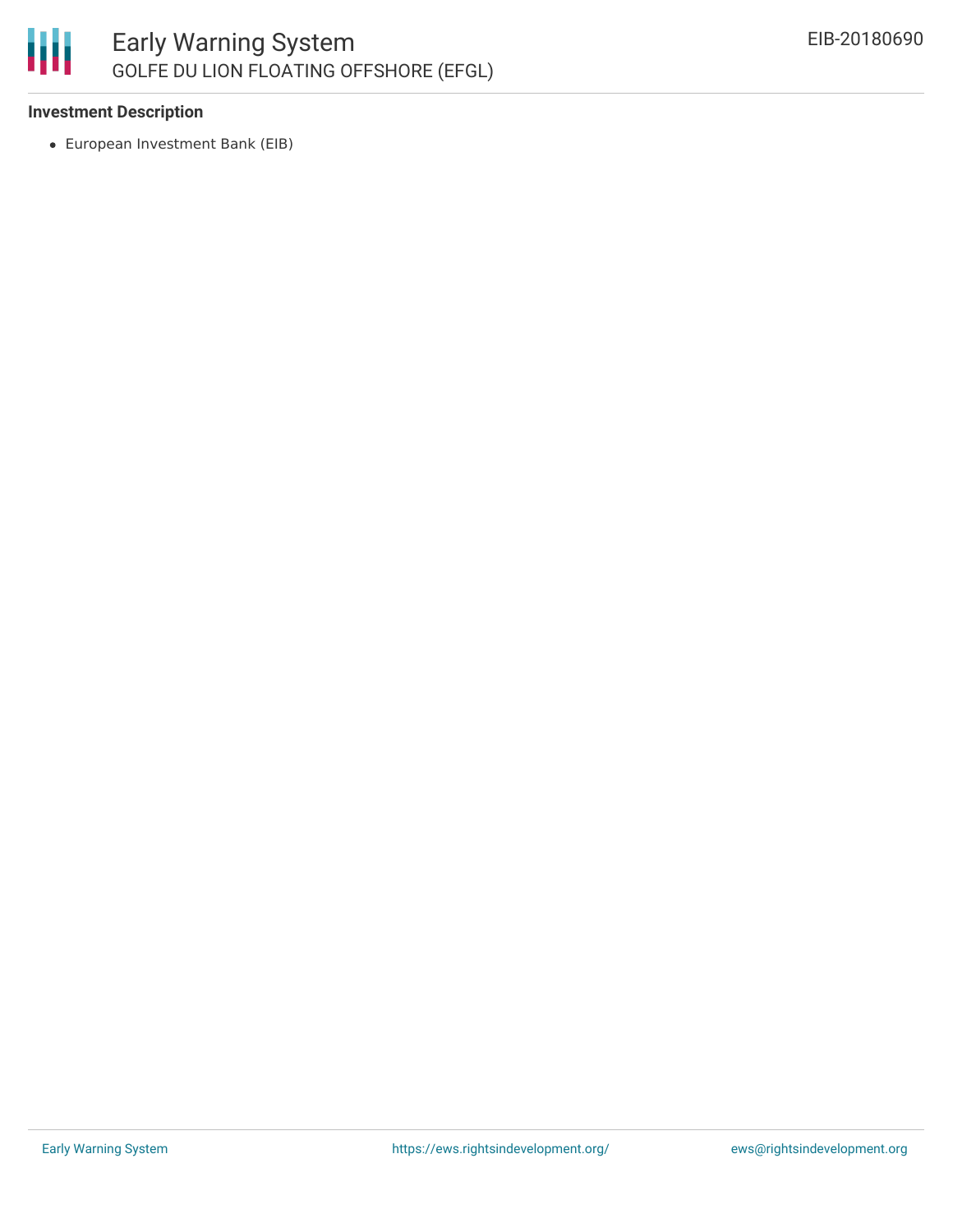# 冊

### Early Warning System GOLFE DU LION FLOATING OFFSHORE (EFGL)

| <b>Private Actor 1</b> | <b>Private Actor</b> Private Actor<br>1 Role | 1 Sector |   | <b>Relation</b> Private Actor 2               | <b>Private Actor</b><br>2 Role | <b>Private Actor</b><br>2 Sector |
|------------------------|----------------------------------------------|----------|---|-----------------------------------------------|--------------------------------|----------------------------------|
|                        | $\sim$                                       | $\sim$   | . | LES EOLIENNES FLOTTANTES DU GOLFE DU LION SAS | Client                         | $\sim$                           |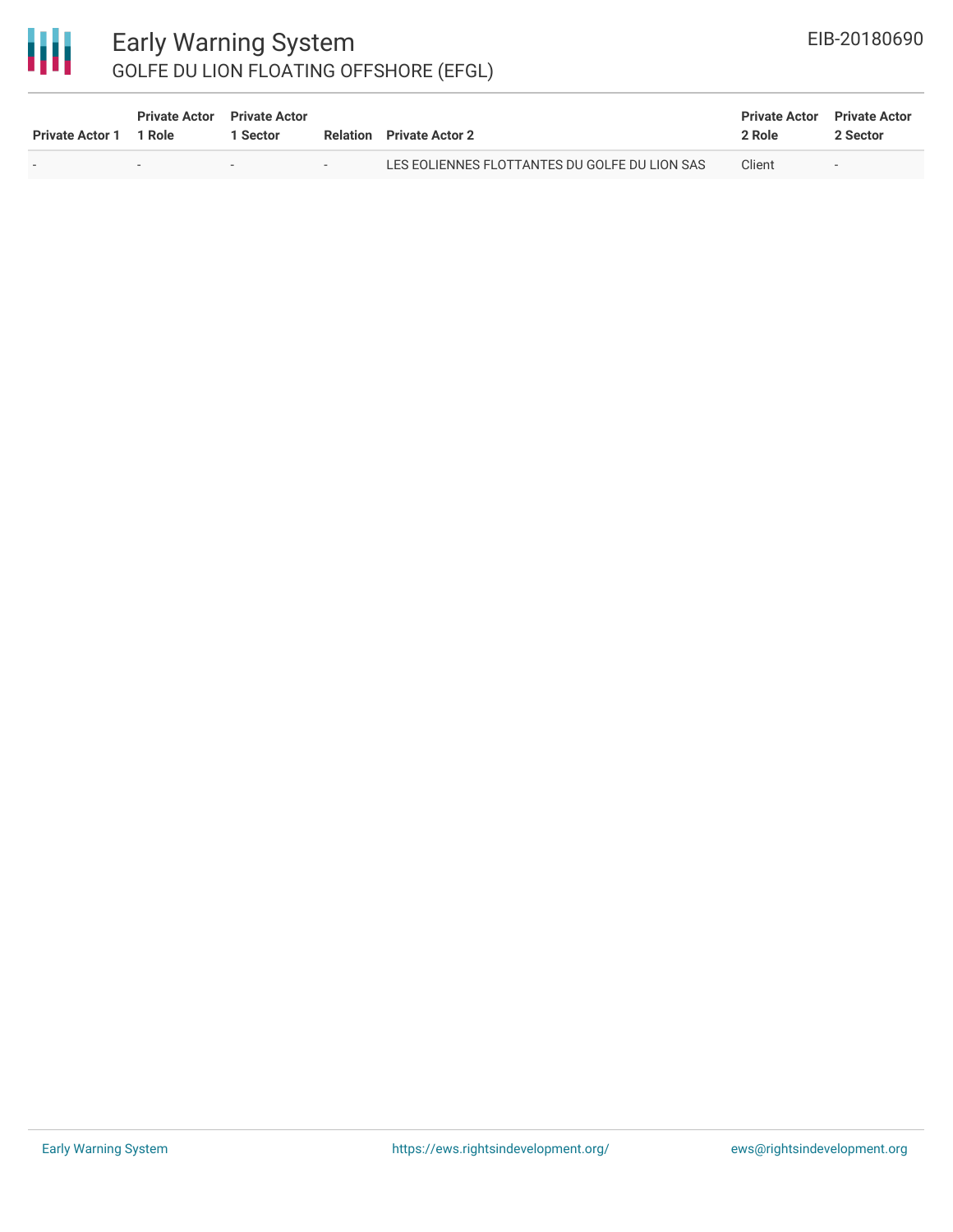### **Contact Information**

No contact information provided at the time of disclosure.

### **ACCOUNTABILITY MECHANISM OF EIB**

The EIB Complaints Mechanism is designed to facilitate and handle complaints against the EIB by individuals, organizations or corporations affected by EIB activities. When exercising the right to lodge a complaint against the EIB, any member of the public has access to a two-tier procedure, one internal - the Complaints Mechanism Office - and one external - the European Ombudsman. A complaint can be lodged via a written communication addressed to the Secretary General of the EIB, via email to the dedicated email address complaints@eib.org, by completing the online complaint form available at the following address: http://www.eib.org/complaints/form, via fax or delivered directly to the EIB Complaints Mechanism Division, any EIB local representation office or any EIB staff. For further details, check:

http://www.eib.org/attachments/strategies/complaints\_mechanism\_policy\_en.pdf

When dissatisfied with a complaint to the EIB Complaints Mechanism, citizens can then turn towards the European Ombudsman. A memorandum of Understanding has been signed between the EIB and the European Ombudsman establishes that citizens (even outside of the EU if the Ombudsman finds their complaint justified) can turn towards the Ombudsman on issues related to 'maladministration' by the EIB. Note that before going to the Ombudsman, an attempt must be made to resolve the case by contacting the EIB. In addition, the complaint must be made within two years of the date when the facts on which your complaint is based became known to you. You can write to the Ombudsman in any of the languages of the European Union. Additional details, including filing requirements and complaint forms, are available at: http://www.ombudsman.europa.eu/atyourservice/interactiveguide.faces